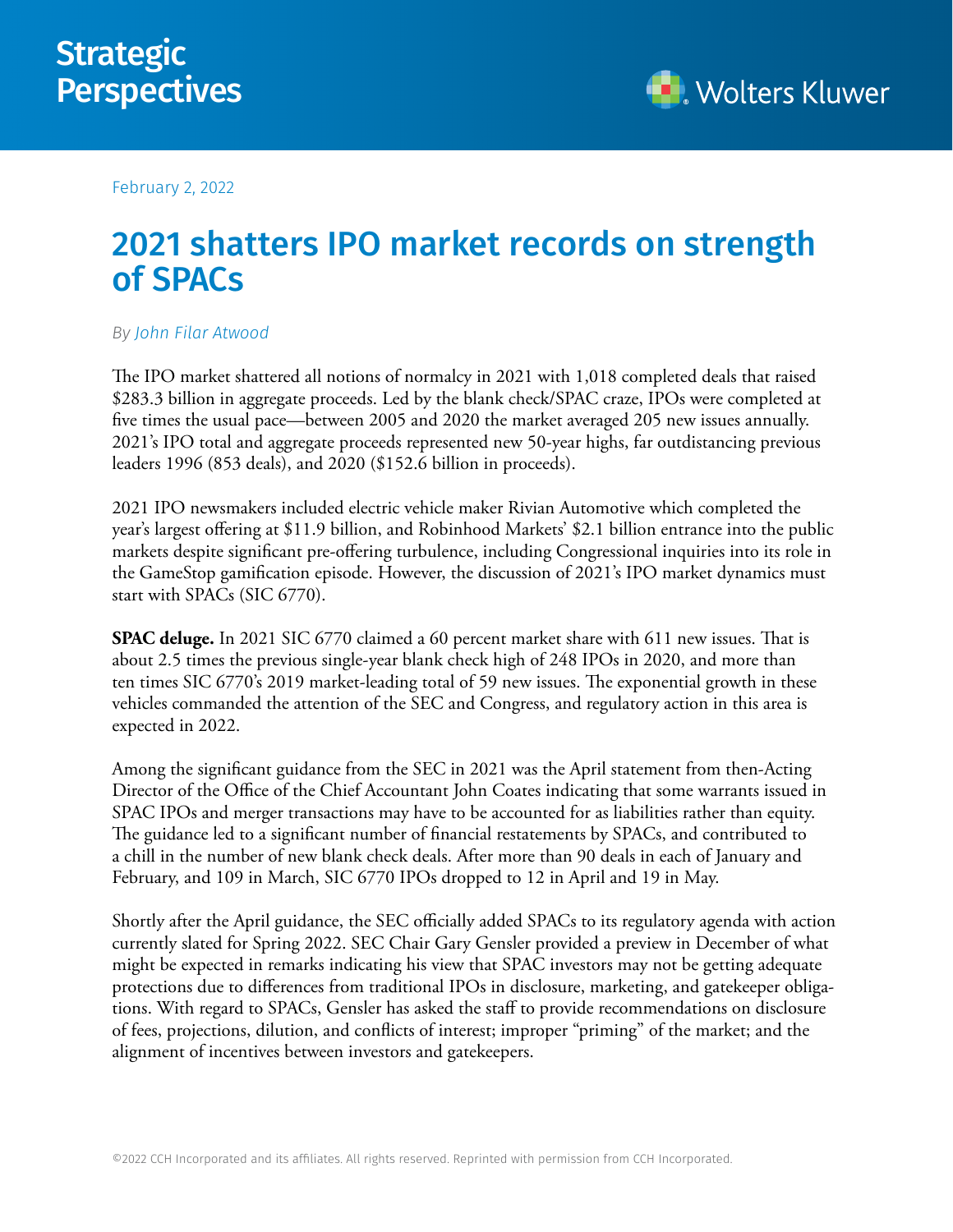Regardless of what changes are in store in 2022, there is no question that in 2021 the blank check deluge lifted the entire IPO market. The favorable conditions resulted in 407 new issues by companies outside of SIC 6770.

**Covid-focused companies.** Pharmaceutical companies had another solid year and, in keeping with the times, a few businesses focused on addressing the global pandemic made their public market debuts. Vaxxinity and Vaccitech, both of which have directed some of their resources on Covid-19, priced during the year. Vaccitech, which raised \$110 million in its April offering, is a U.K. company that helped to develop AstraZeneca's coronavirus vaccine. Vaxxinity is working on synthetic peptide vaccines, and focused part of its efforts toward Covid-19 at the start of the outbreak. Outside of the pharmaceutical space, Covid fears no doubt helped air purification systems developer AeroClean Technologies'shares rise from \$10 to \$78.94 on their first trading day, a 689 percent increase.

The year's largest offering was completed by Rivian Automotive. Its \$11.9 billion debut was more than twice as large as Korean e-commerce company Coupang's \$4.5 billion deal, the second biggest IPO in 2021. Close behind was the \$4.3 billion IPO by DiDi Global, a Chinese provider of mobility technology. The other companies that topped \$2 billion in proceeds in 2021 were GLOBALFOUNDRIES (\$2.6 billion), Nu Holdings (\$2.5 billion), Bumble (\$2.1 billion), and Robinhood Markets (\$2.09 billion).

2021 was the fifth consecutive year that SIC 6770 finished as the top performing industry in the IPO market. The second busiest industry in 2021 was pharmaceutical preparations (SIC 2834), which tallied 77 IPOs for the year, 21 more than it produced in 2020. Prepackaged software (SIC 7372) finished third with 50 deals, followed by biological products (SIC 2836) with 35 IPOs. No other industry produced more than 16 new issues during the year. The 611 deals by blank check companies generated \$144 billion in aggregate proceeds, representing 50.8 percent of all the money raised by IPOs in 2021. Prepackaged software deals tallied \$23.7 billion in aggregate proceeds to finish second for the year by that metric.

Foreign company deals. Offerings by non-U.S. companies accounted for 16.7 percent of 2021's IPO market, down from 17.9 percent in 2020. The 170 non-U.S. IPOs last year were more than twice the 83 seen in 2020. China was once again the dominant producer of IPO companies with 53 during the year, up from 41 China-headquartered new issuers in 2020. In 2021, 28 different countries were home to U.S. IPO companies, compared to 19 in the prior year.

After China, the Cayman Islands produced the most IPO companies with 20, followed by Israel with 16 and the U.K. with 15. Singapore was home to 10 IPO companies last year, and Germany and Switzerland each produced seven. Uruguay and Kazakhstan, which had not been home to a new issuer in the U.S. since at least 1997, each saw one company complete an IPO in 2021. Online payment platform operator DLocal operates out of Uruguay and raised \$617 million in its June offering. Kazakhstan-headquartered Oxus Acquisition netted \$150 million in its September debut. A company from Turkey debuted in U.S. markets for the first time since 2000, and Taiwan's first new issuer since 2010 completed an IPO in early October.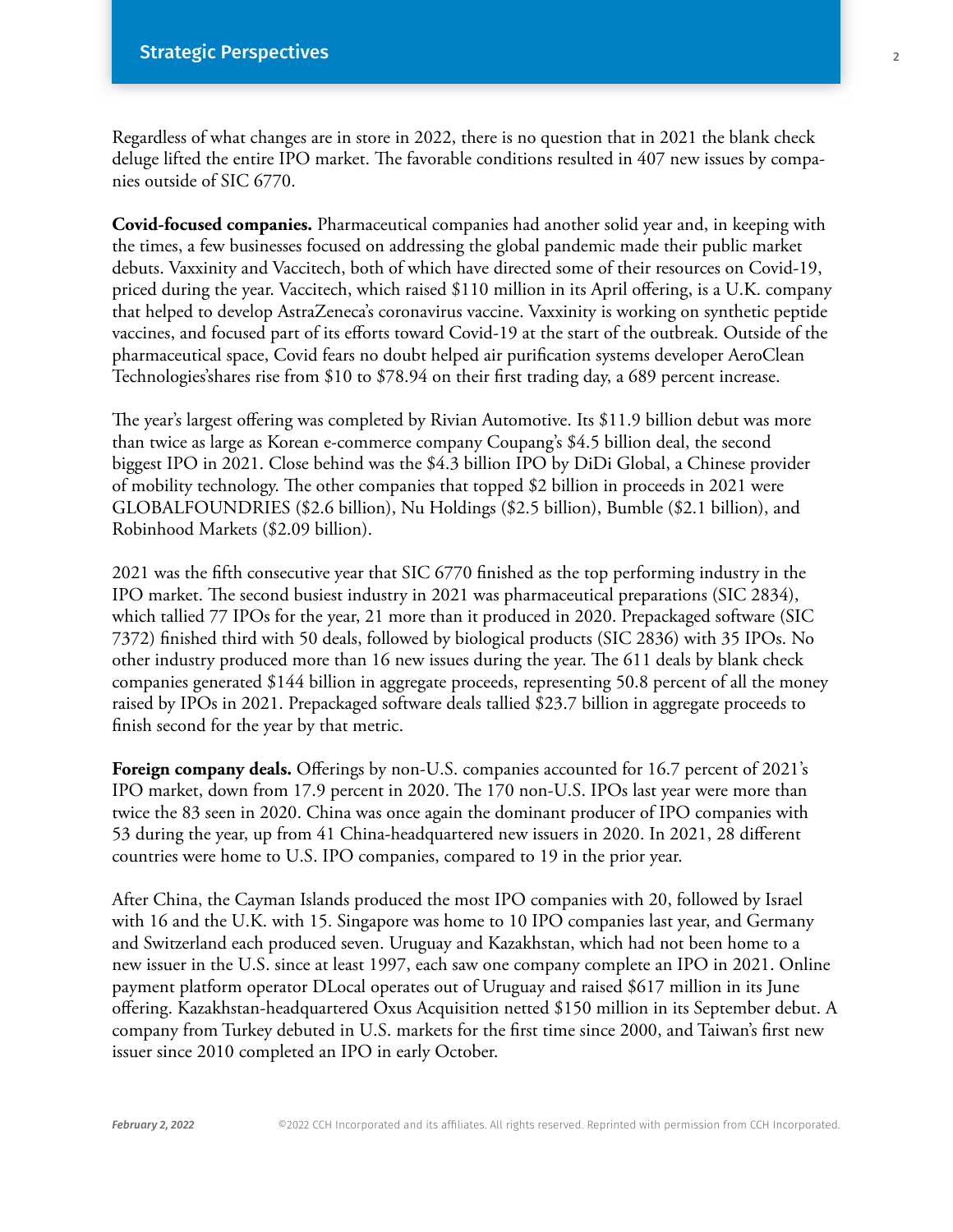Market performance was weighted heavily toward the first quarter of the year with 117, 129, and 153 IPOs in January, February, and March, respectively. Thereafter, no month surpassed 100 deals, although June, October, and November all tallied more than 90 new issues. The slowest month for IPOs in 2021 was August with 41 offerings.

The top first-day trading performance of 2021 was turned in by E-Home Household Service Holdings. Shares of the Chinese housekeeping services provider gained 1,100% in their May 13 debut. Another Chinese company, Zhangmen Education, was a close second at +1,082 percent in its first trading day. China also claimed the third best debut with the 875 percent jump of the shares of UTime, a maker of mobile phones and accessories.

**Law firm rankings.** The abundance of work in 2021 made for an exceptional year for IPO-focused law firms, underwriters, and auditors, with many of them more than doubling their already substantial 2020 deal totals. The number of IPO-active law firms climbed from 157 in 2020 to 222 last year. In 2021, six firms worked on more than 100 IPOs, and 31 reached double digits in number of assignments, up from 22 double-digit firms in 2020.

For the second straight year, Maples and Calder sits atop the [IPO law firm leaderboard.](https://business.cch.com/srd/Top20IPOLawFirms2021.pdf) It advised on 217 deals during the year, more than twice its 2020 market-leading total of 98. Latham & Watkins, which held the top spot in the rankings from 2011 through 2018, finished second in 2021 with 171 IPOs. The firm climbed four spots from its 6th place finish in 2020 by advising issuers in many different industries, although 39 of its IPO clients were blank check companies, and 25 operated in the pharmaceutical preparations industry.

Davis Polk & Wardwell finished 2021 in third place, three representations behind Latham. Despite increasing its IPO total to 168 from 86 in 2020, the firm slipped one place in the annual rankings. Ellenoff Grossman & Schole claimed the fourth spot in the rankings with 164 representations, all but 18 of which were for blank check companies. The firm also finished fourth in 2020's year-end rankings.

Kirkland & Ellis rounded out 2021's top five with 129 deals, 50 more than it tallied the year before in a third place finish. Skadden, Arps, Slate, Meagher & Flom was the only other firm to top 100 IPOs in 2021. Its 118 representations were good enough for a 6th place ranking, one spot lower than its 2020 finish.

Cooley remained among the top 10 most active law firms, holding steady in 7th place in the rankings with 89 representations. Similarly, White & Case and Ropes & Gray retained spots in the top 10, although they traded places from 2020 as White & Case took 8th with 84 deals and Ropes & Gray finished 9th with 78. Loeb & Loeb's 77 completed IPO representations moved the firm into 10th place in 2021 after a 12th place showing in 2020.

Paul Hastings made a large year-over-year jump in the rankings, climbing from 25th to 14th place. The firm's IPO work dramatically increased to 42 IPOs in 2021 from just eight in 2020. Sidley Austin also made an upward move in 2021's rankings, claiming 16th place after finishing 23rd in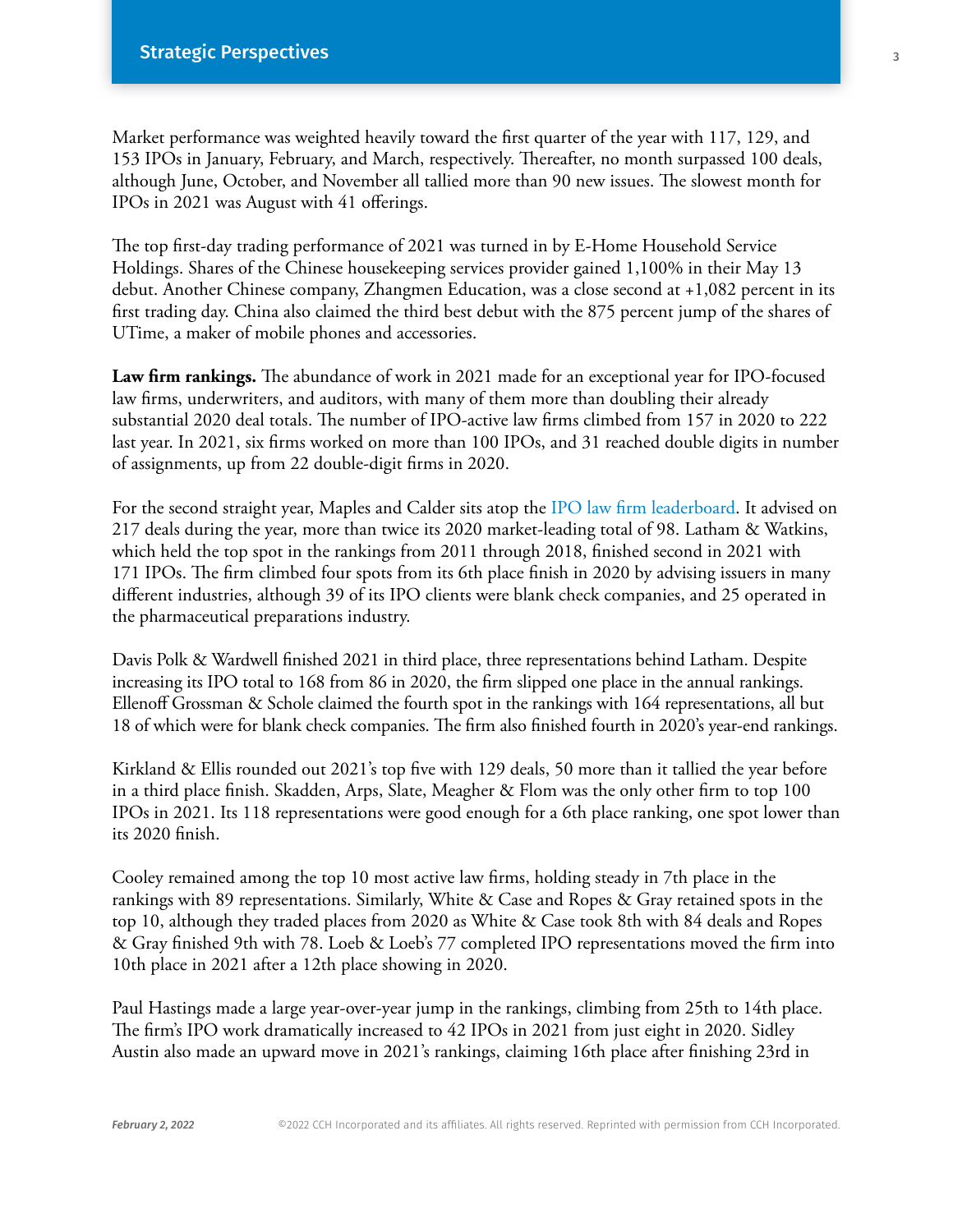2020. Reed Smith worked on 33 IPOs after only one deal in 2020, and saw its ranking improve from 101st to 20th place.

By aggregate IPO proceeds generated in 2021, Latham claimed the top spot. Its industry-leading total was \$75.7 billion, nearly \$10 billion more than Maples and Calder's total (\$65.9 billion). Davis Polk was close behind at \$63.2 billion and claimed 3rd place by aggregate proceeds. Skadden was the only other firm to exceed the \$50 billion mark, but Kirkland & Ellis posted an impressive \$40.9 billion in total proceeds. Those firms comprised the top five in 2021's rankings by offering amount. While 11 law firms reached \$10+ billion in IPO proceeds in 2020, 14 firms surpassed that level in 2021.

**Lead manager rankings.** The number of investment banks acting as lead manager rose for the third straight year. In 2021, there were 130 active lead managers, compared to 93 in 2020, and 81 in 2019. The number of lead managers with total IPOs in the double-digits jumped to 44, 21 more than reached that level in 2020.

Measured by number of IPOs, Goldman Sachs claimed the top spot in the [lead manager rankings](https://business.cch.com/srd/Top15IPOLeadManagers2021.pdf) for the second straight year with 211 deals brought to market, 113 more than its 2020 leading year-end total. The 2021 2nd place finisher was JPMorgan with 184 IPOs, 12 more than Morgan Stanley. When measured by aggregate proceeds, Goldman Sachs also outdistanced the competition in 2021 with \$116.6 billion, \$12.7 billion more than JPMorgan. Goldman Sachs also led this category in 2020, but its 2021 total was substantially greater than its 2020 proceeds (\$66.7 billion).

By number of IPOs, Citigroup and Bank of America finished in 4th and 5th places, respectively in 2021. Both banks assisted on 156 deals during the year, but Citigroup's aggregate proceeds exceeded Bank of America's by \$4 billion. Citigroup's finish represents an improvement over its 7th place showing in 2020, while Bank of America dropped two spots from its 3rd place 2020 ranking.

Jefferies and Credit Suisse distinguished themselves in 2021 as the only other banks that worked on more than 100 IPOs. Jefferies' deal count climbed to 112 in 2021 from 69 the year before as it held onto 6th place in the rankings. Credit Suisse's business also improved year-over-year, rising from 70 completed IPO assignments in 2020 to 103 in 2021, but the bank slipped from 5th place to 7th in the annual rankings.

With 94 lead manager representations in 2021, 65 more than its 2020 tally, Barclays claimed the number 8 spot in 2021 after finishing 10th in 2020. The final two places in the top ten were claimed by Cowen, which fell one place from 8th to 9th in 2021, and Cantor Fitzgerald, which climbed one spot to finish in 10th place. Cantor replaced UBS in the top ten. UBS dropped to 11th place despite having 20 more representations in 2021 than in 2020 (53 and 33, respectively).

Despite a slight shuffle in the rankings, nine of the top 10 lead managers remained the same between 2020 and 2021. Outside the top 10, EF Hutton—the new name for rebranded investment bank Kingswood Capital Markets—landed in 13th place with 45 IPOs. Deutsche Bank, Evercore, and Piper Sandler held onto places in the top 15.